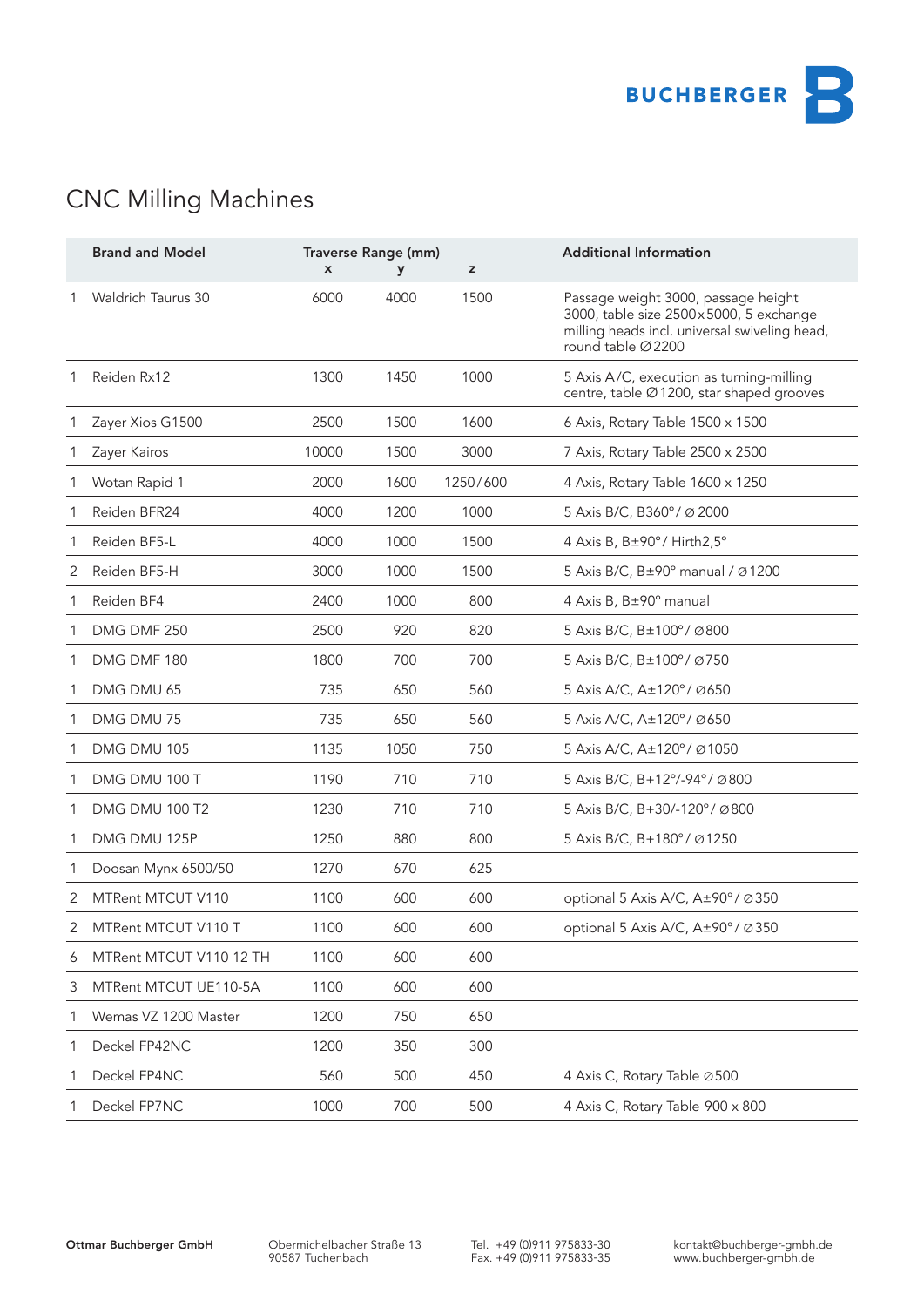

## Conventional Milling Machines

|    | <b>Brand and Model</b> | Traverse Range (mm) |             |     | <b>Additional Information</b> |
|----|------------------------|---------------------|-------------|-----|-------------------------------|
|    |                        | $\mathsf{x}$        | $\mathbf v$ | z   |                               |
| 4  | Deckel FP1             | 300                 | 150         | 340 |                               |
| 1. | Deckel FP2             | 400                 | 200         | 400 |                               |
| 1  | Deckel FP3             | 500                 | 300         | 380 |                               |
|    | Deckel FP3LV           | 800                 | 300         | 400 |                               |

#### CNC Turning Machines

|   | <b>Brand and Model</b>    | Traverse Range (mm)<br>Turning Diameter Turning Length |      | <b>Additional Information</b>  |
|---|---------------------------|--------------------------------------------------------|------|--------------------------------|
|   | Waldrich ValuTurn 3000 AS | $\varnothing$ 2500 ( $\varnothing$ 3200)               | 3000 | Vertical Lathe                 |
|   | Safop 60/2500-CNC-Leonard | Ø2500                                                  | 6000 |                                |
| 2 | Safop L-60/2500-CNC       | Ø2500                                                  | 1200 |                                |
|   | Wohlenberg PT1S-1800 IV   | Ø1800                                                  | 1500 |                                |
|   | <b>IMT VBM 25.32</b>      | Ø2500 (Ø3200)                                          | 2000 | Vertical Lathe                 |
|   | Weiler E110               | $\varnothing$ 1100                                     | 3000 | Bar capacity $\varnothing$ 128 |
|   | Weiler E40                | $\varnothing$ 400                                      | 1000 |                                |
|   | Gildemeister NEF 400      | $\varnothing$ 210                                      | 650  | Bar capacity Ø60               |
|   | Spinner TC800 77MC        | $\varnothing$ 310                                      | 800  | Bar capacity Ø70               |

### Conventional Turning Machines

|   | <b>Brand and Model</b> | Traverse Range (mm)<br>Turning Diameter Turning Length |      | <b>Additional Information</b> |
|---|------------------------|--------------------------------------------------------|------|-------------------------------|
|   | <b>PBR T-700C</b>      | $\varnothing$ 1400 ( $\varnothing$ 1700)               | 4000 |                               |
|   | Weiler DA260           | $\varnothing$ 500                                      | 1500 |                               |
|   | Weiler DA260           | Ø500                                                   | 2000 |                               |
|   | Weiler Condor81        | Ø200                                                   | 500  |                               |
|   | Weiler Praktikant      | Ø200                                                   | 500  |                               |
| 3 | Weiler Primus          | $\varnothing$ 240                                      | 500  |                               |